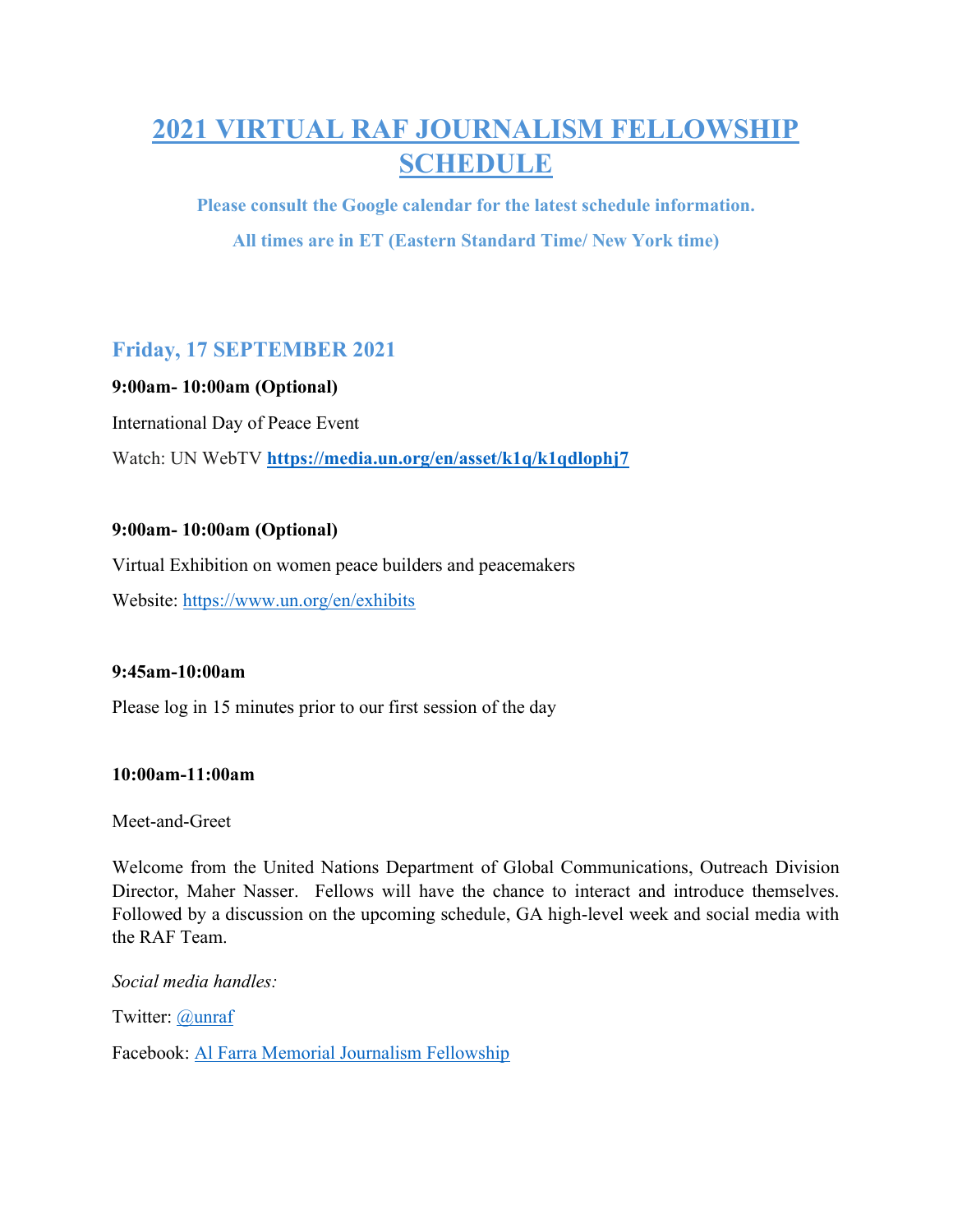Hashtags: #MeetTheFellows, #UNRAF, #ReportWithRAF Link to RAF website 2021 Fellows: https://www.un.org/en/collection/25/14753

# Monday, 20 SEPTEMBER 2021

### 8:00am – 5:00pm

#### SDG Moment

The 2nd SDG Moment to take stock of the 2030 Agenda will take place as we experience a deeply uneven response to the pandemic which risks creating a two-tier recovery, with significant implications for SDG progress.

Website: https://www.un.org/sustainabledevelopment/sdg-moment/

Watch here: UN WebTV [ http://webtv.un.org/]

### 9:15am–9:30am

Please log in 15 minutes prior to our first session today

#### 9:30am–10:30am

#### UN Overview

Jacky Tong, Briefing Assistant in the UN Visitor's Services Section, will give an overview of UN key topics and issues.

#### 10:30am–11:45am

UN Tour

A UN tour guide will take you on a virtual journey through the history of the United Nations and speak about the Organization's work in addressing global challenges. At the end, you will have the opportunity to ask questions.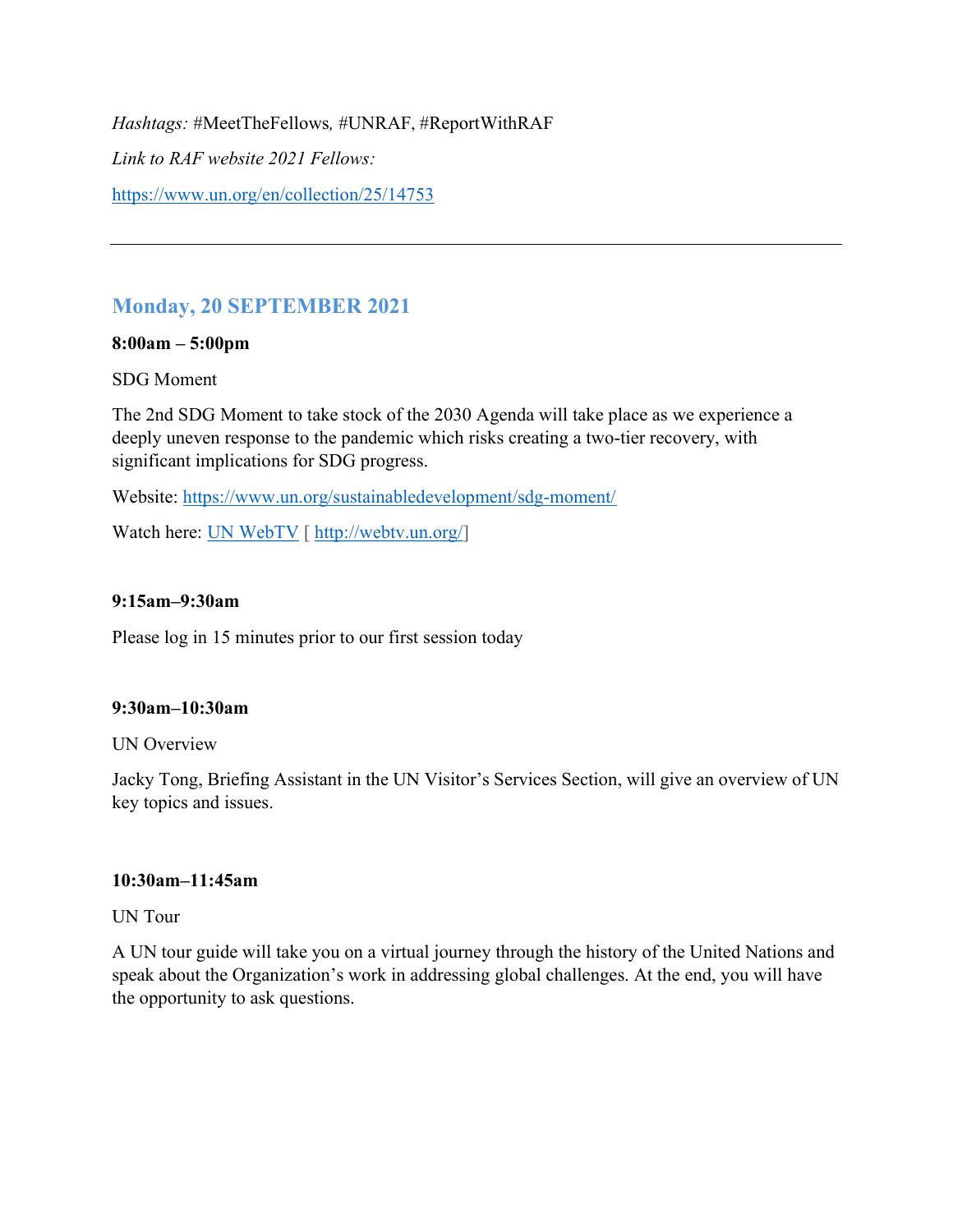# Tuesday, 21 SEPTEMBER 2021

#### 9:00am-9:00pm

General Assembly High-level General Debate starts. For list of speaking order of Heads of State, please refer to previous email communication sent to all 2021 fellows.

Watch on UN Web TV: https://media.un.org/en/webtv

#### 8:45am–9:00am

Please log in 15 minutes prior to our first session today.

#### 9:00am–10:00am

Meeting with SG's Envoy on Youth

Jayathma Wickramanayake, United Nations Secretary-General's Envoy on Youth, will discuss her work and activities in increasing youth participation in the inter-governmental space, within the UN system, and with the engagement and mobilization of young people.

Website: https://www.un.org/youthenvoy/about/

3:00pm-3:30pm Daily Team Check-in

# Wednesday, 22 SEPTEMBER 2021

General Assembly High-level General Debate

Watch on UN Web TV: https://media.un.org/en/webtv

#### 9:00am-7:00pm

20th Anniversary of the Durban Declaration and Programme of Action (DDPA)

The 20th anniversary of the Durban Declaration and High-Level Event come at a time when the global movement against racism and racial discrimination has created new momentum to place racial equality and equity at the center of the global and national agendas.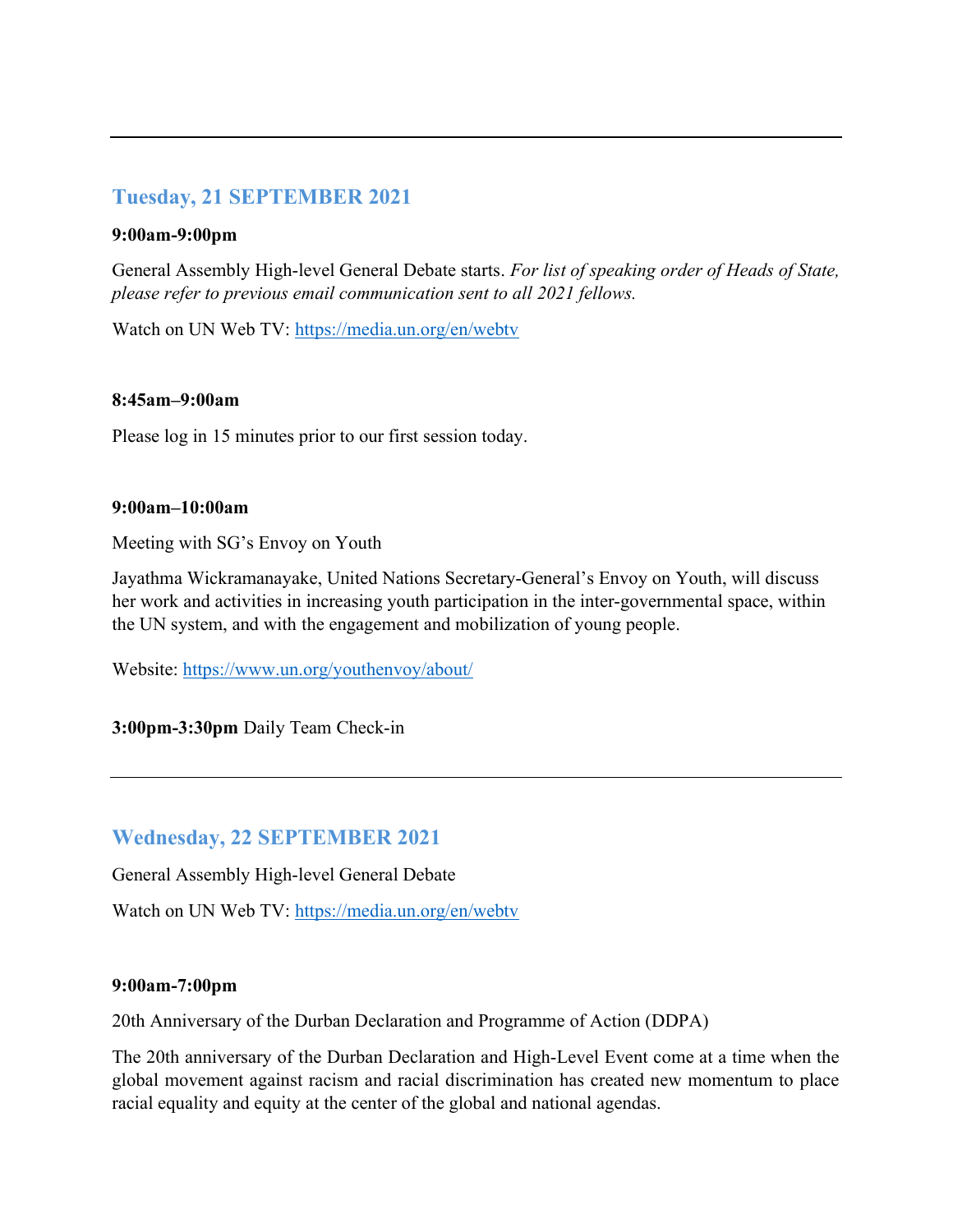Website: Durban Plus 20 High-level Meeting | United Nations

Watch: https://media.un.org/en/webtv

### 10:00am- 11:00am

Journalists and Writers Foundation (JWF) UNGA

The UNGA Conference is the flagship event of the JWF, creating a platform for diverse stakeholders to discuss the Global Agenda 2030, offer innovative solutions, strategies, and policy recommendations to advance further the culture of peace, human rights, and sustainable development

Website: https://unga-conference.org/

Register: https://zoom.us/webinar/register/7116300253534/WN\_5F4Nhb6PSSG-f7fVyfOlaA

# 12:00pm–1:00pm

Daily Press Briefing by the Spokesperson for the Secretary General and the Spokesperson for the President of the General Assembly. (Noon Briefing) Connect through WebEx platform, please refer to previous communication sent to all 2021 fellows.

3:00pm-3:30pm Daily Team Check-in

# Thursday, 23 SEPTEMBER 2021

General Assembly High-level General Debate

Watch on UN Web TV: https://media.un.org/en/webtv

# 8:30am–12:00pm

UN Food Systems Summit

The UN Food Systems Summit, held during the UN General Assembly in New York on September 23, is setting the stage for global food systems transformation to achieve the Sustainable Development Goals by 2030.

Website: https://www.un.org/food-systems-summit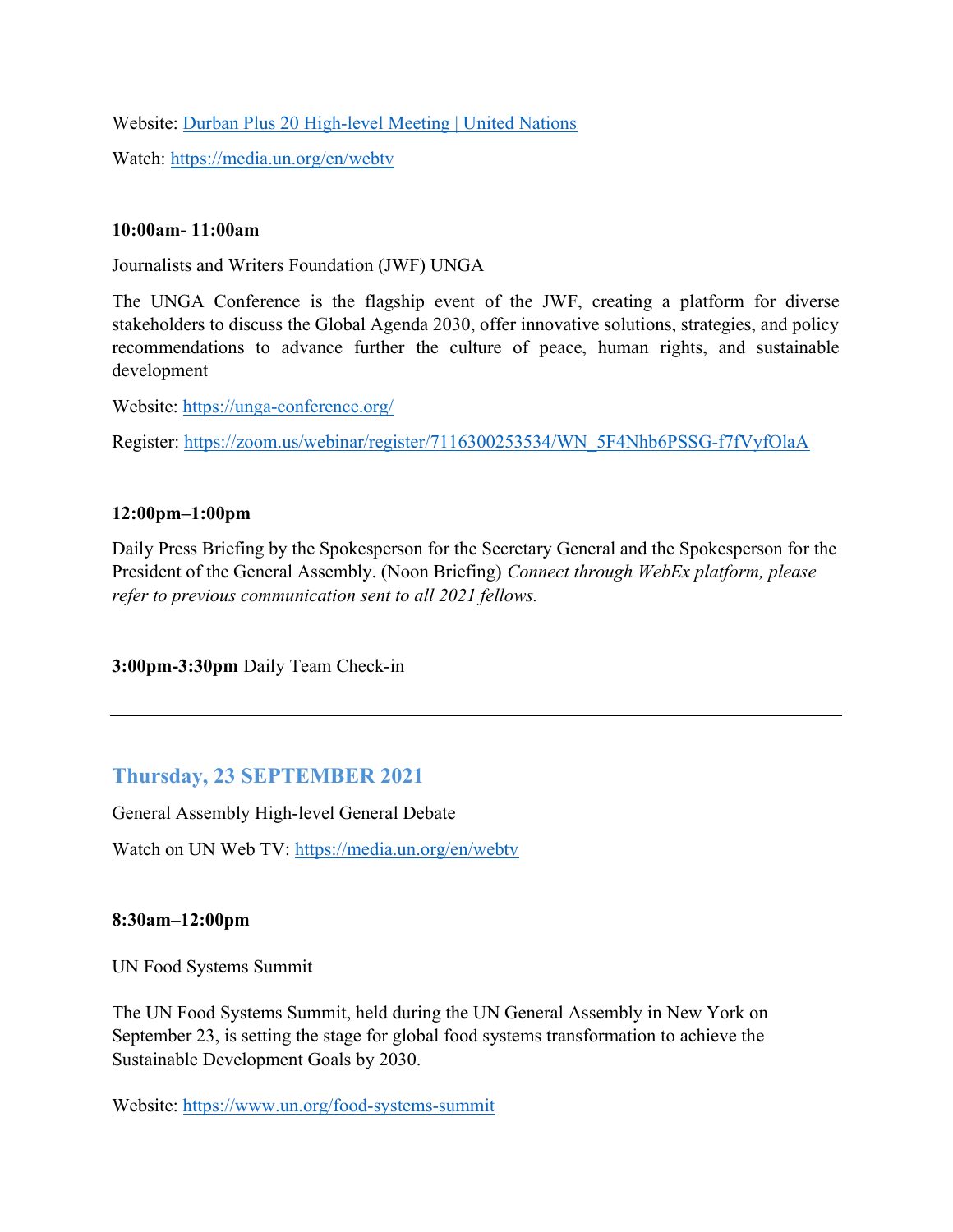Register here: https://www.unfoodsystems.org/registration/index.php.

#### 12:00pm–1:00pm

Daily Press Briefing by the Spokesperson for the Secretary General and the Spokesperson for the President of the General Assembly. (Noon Briefing)

3:00pm-3:30pm Daily Team Check-in

# Friday, 24 SEPTEMBER 2021

General Assembly High-level General Debate

Watch on UN Web TV: https://media.un.org/en/webtv

#### 9:30am –6:30pm

High Level Debate on Energy

Accelerating action to achieve SDG 7 in support of the 2030 Agenda and the Paris Agreement

Website: https://www.un.org/en/conferences/energy2021

Watch online: https://media.un.org/en/webtv

#### 12:00pm–1:00pm

Daily Press Briefing by the Spokesperson for the Secretary General and the Spokesperson for the President of the General Assembly. (Noon Briefing)

3:00pm-3:30pm Daily Team Check in

# Monday, 27 SEPTEMBER 2021

Last day: General Assembly High-level General Debate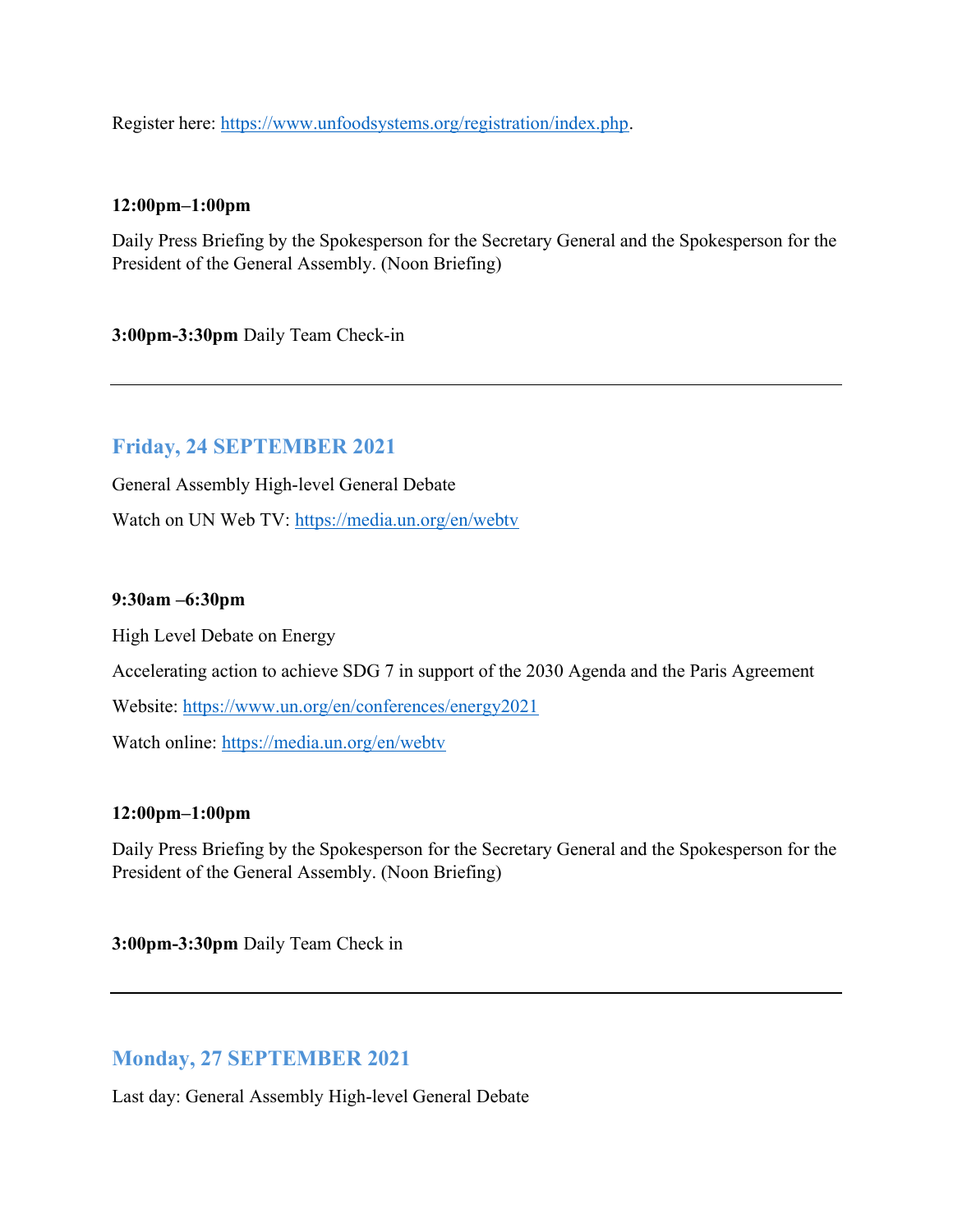Watch on UN Web TV: https://media.un.org/en/webtv

#### 9:45am–10:00am

Please log in 15 minutes prior to our first session today

#### 10:00am–11:30am

UN Correspondents Association (UNCA) Meeting (postponed)

Meet with correspondents associated with the United Nations Correspondents Association (UNCA) representing a range of publications, news agencies, and broadcasters from all regions of the world.

#### 12:00pm–1:00pm

Daily Press Briefing by the Spokesperson for the Secretary General and the Spokesperson for the President of the General Assembly. (Noon Briefing)

1:00pm-2:00pm Lunch Break

#### 2:00pm-3:00pm

The UN Security Council Briefing with Nikolai Galkin

Nikolai Galkin is a Senior Political Affairs Officer and Team Leader in the Security Council Secretariat, which is part of the Department of Political and Peacebuilding Affairs (DPPA). A Russian national, Mr. Galkin is a graduate of the Moscow State University. His nearly threedecade-long tenure at the UN has included field assignments in Iraq, East Timor and Syria.

Department of Political and Peacebuilding Affairs (DPPA): https://dppa.un.org/en

3:00pm-3:30pm Daily Team Check in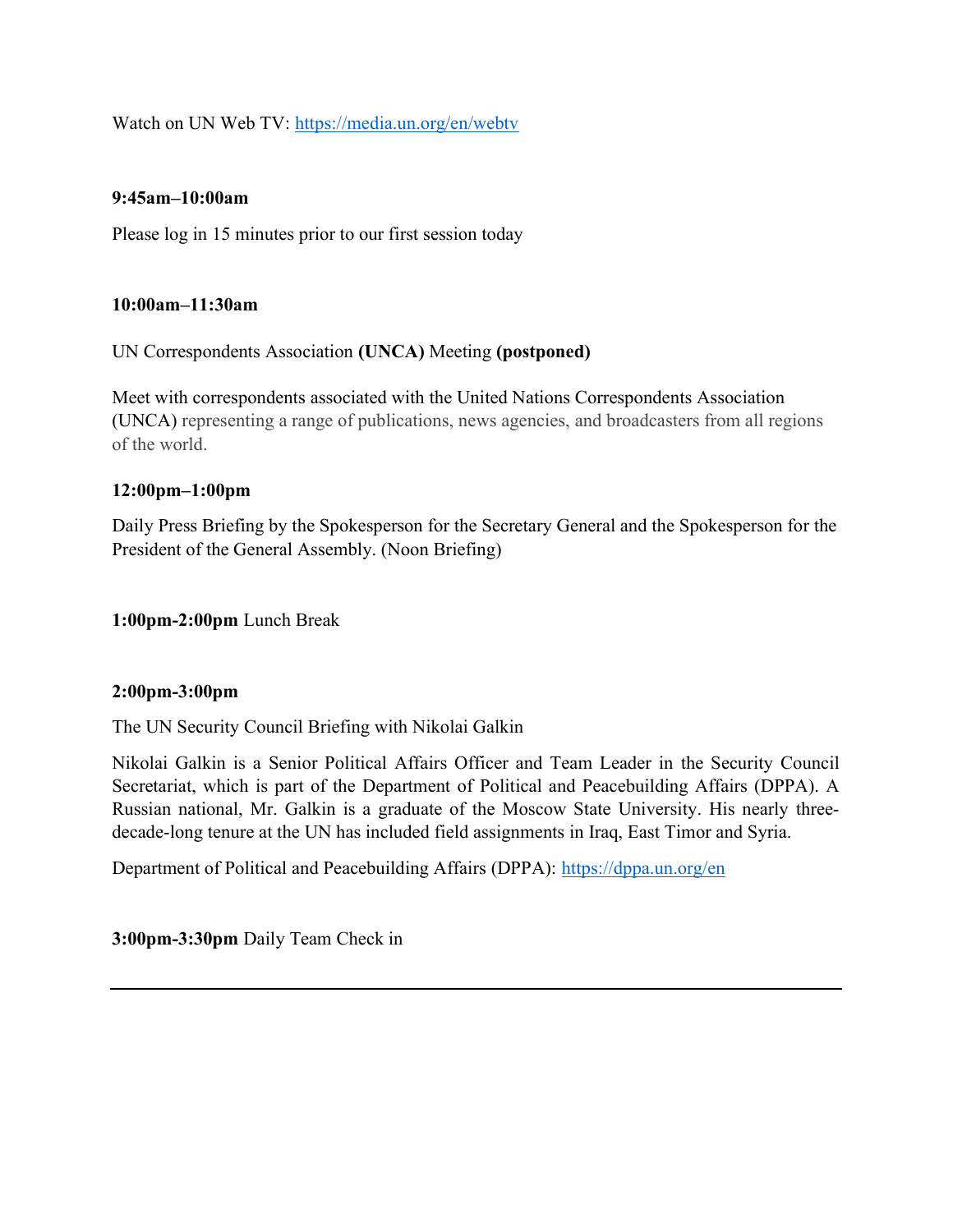# Tuesday, 28 SEPTEMBER 2021

# 8:45am–9:00am

Please log in 15 minutes prior to our first session today

# 9:00am-10:00am

Discussion with Mattias Sundholm, UN Counter-Terrorism Committee (CTED)

Mattias Sundholm works as Strategic Communications Officer for the Security Council Counter-Terrorism Committee Executive Directorate (@UN\_CTED). In this capacity, he covers a range of issues, including the countering of violent extremism and of narratives espoused by terrorists and violent extremists, online and in the physical world.

Security Council Counter-Terrorism Committee: https://www.un.org/securitycouncil/ctc/

# 10:30am-11:30am

Discussion on Refugees with Firas Kayal

Firas Kayal, Senior Policy Advisor from the United Nations High Commissioner for Refugees, (UNHCR) New York Office, will discuss the global refugee crisis and the work of UNHCR.

United Nations High Commissioner for Refugees: https://www.unhcr.org/

# 9:30am–11:00am (Optional)

General Assembly's High-level meeting on the International Day for the Total Elimination of Nuclear Weapons

In accordance with General Assembly resolution 68/32 and subsequent resolutions, the purpose of the International Day is to further the objective of the total elimination of nuclear weapons through enhancing public awareness and education about the threat posed to humanity by nuclear weapons and the necessity for their total elimination. In so doing, it is hoped that these activities will help to mobilize new international efforts towards achieving the common goal of a of a nuclear-weapon-free world.

Website: International Day for the Total Elimination of Nuclear Weapons | United Nations

Watch: https://media.un.org/en/webtv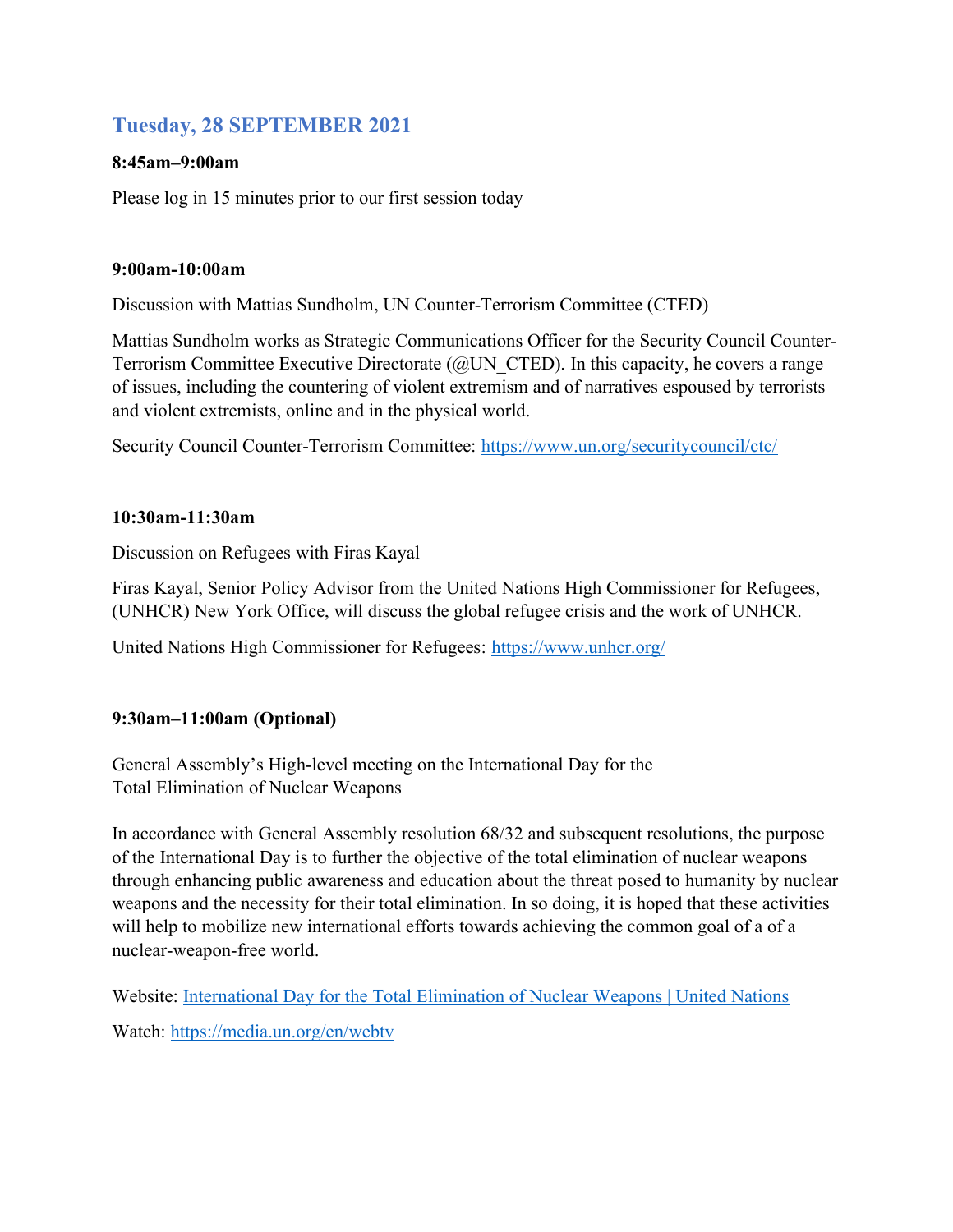### 12:00pm–1:00pm

Daily Press Briefing by the Spokesperson for the Secretary General and the Spokesperson for the President of the General Assembly. (Noon Briefing)

1:00pm-2:00pm Lunch Break

#### 2:00pm-3:00pm

Discussion with Douglas Webb from UNDP on the current global health crises

Douglas Webb, Manager, Health and Innovative Financing at the UN Development Programme (UNDP) will discuss the current global health crisis – COVID, vaccine inequity, pandemic financing, and the role of the UN and multilateral system.

UNDP: www.undp.org

3:00pm-3:30pm Daily Team Check-in

# Wednesday, 29 SEPTEMBER 2021

#### 8:45am–9:00am

Please log in 15 minutes prior to our first session today

#### 9:00am-10:00am

Meeting on International Law with Marcus Pallek

Marcus works in the UN's Office of Legal Affairs as a Senior Legal Officer and Special Assistant to the Under-Secretary-General for Legal Affairs.

UN Office of Legal Affairs: https://legal.un.org/ola/

#### 12:00pm–1:00pm

Daily Press Briefing by the Spokesperson for the Secretary General and the Spokesperson for the President of the General Assembly. (Noon Briefing)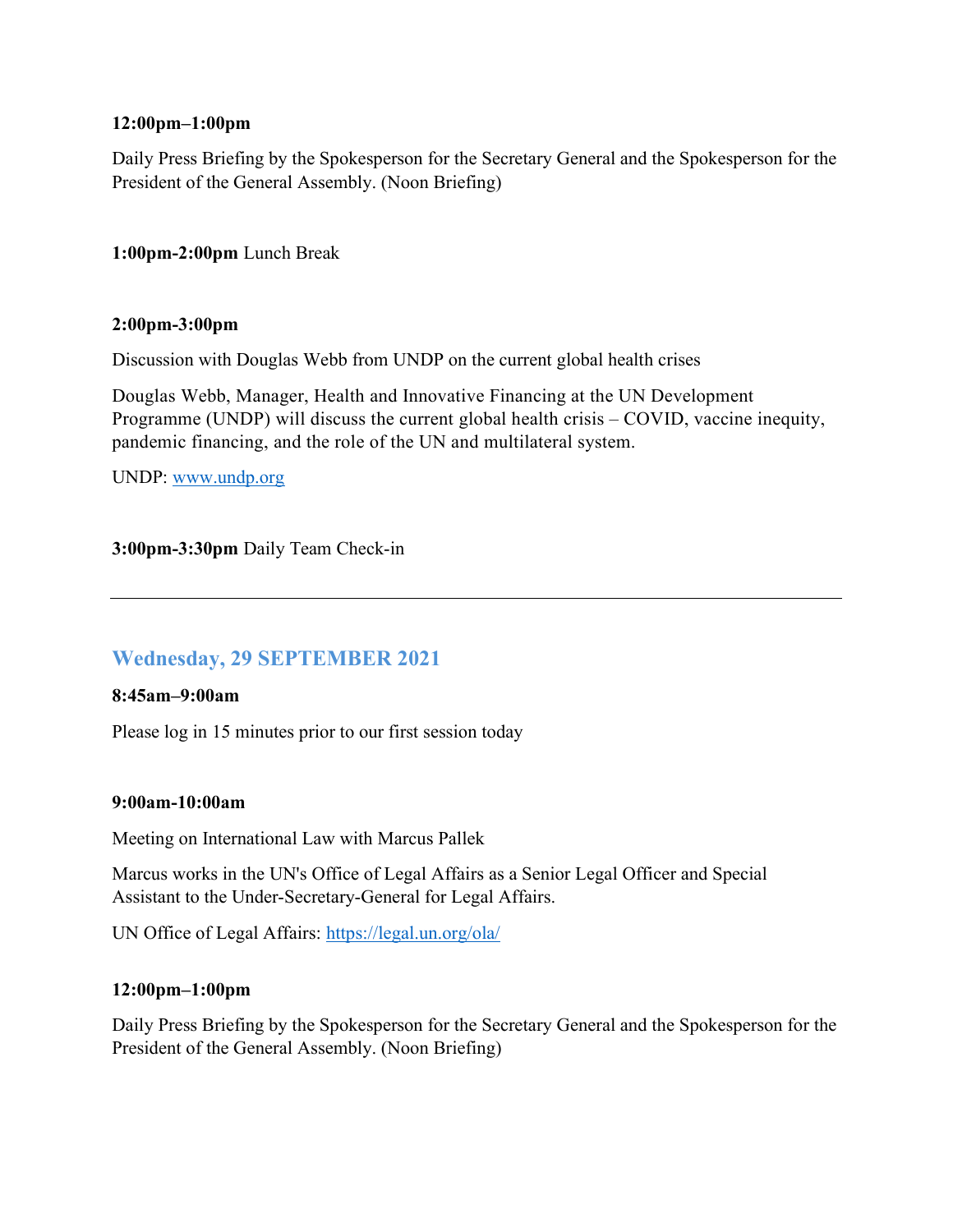#### 1:00pm-2:00pm

Lunch Break

### 1:30pm-3:00pm

UN Office of Disarmament Affairs (ODA) meeting

Suzanne Oosterwijk, Political Affairs Officer, United Nations Office for Disarmament Affairs and colleagues will discuss the UN's disarmament strategy to include topics: Nuclear Weapons: The NPT Review Conference and the First Meeting of States to the Treaty on the Prohibition of Nuclear Weapons, Cyber security – what is at stake and what has been happening at the United Nations, Outer Space and Lethal Autonomous Weapon Systems – what is at stake, and what is the role of multilateralism, #Youth4Disarmament initiative – how to educate, empower and engage youth around the globe on disarmament

UN Office of Disarmament Affairs (ODA): https://www.un.org/disarmament/

3:00pm-3:30pm Daily Team Check-in

# Thursday, 30 SEPTEMBER 2021

#### 8:45am–9:00am

Please log in 15 minutes prior to our first session today

#### 9:00–10:00am

Meeting with UNEP on Climate Change

Niklas Hagelberg, Coordinator of UN Environment's subprogramme on Climate Change will explore the state of the climate, what's happening now, the progress made and what needs to be done to tackle the climate emergencies.

UNEP, Climate Action: https://www.unep.org/explore-topics/climate-action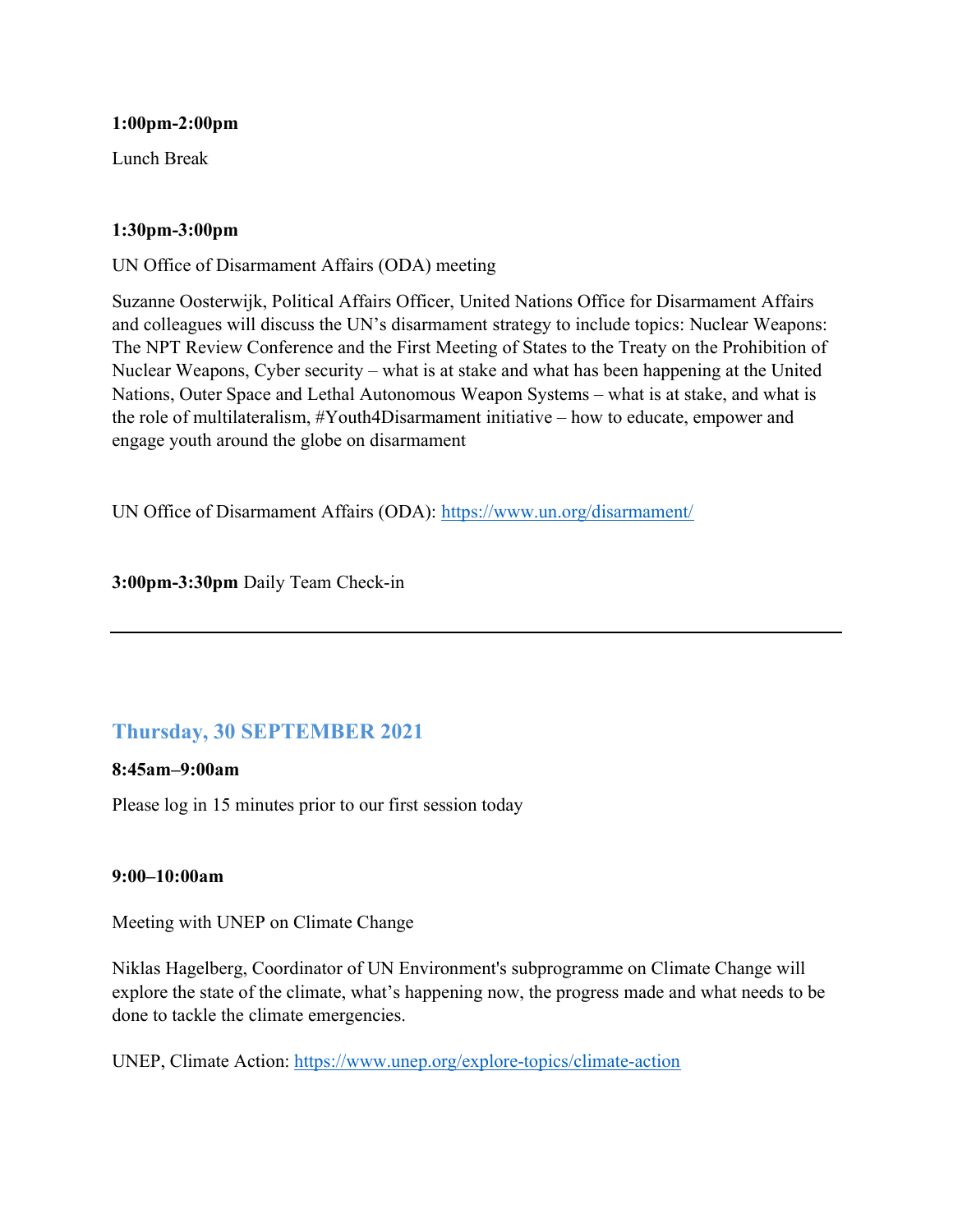#### 11:00am–12:00pm

Meeting with the UN Democracy Fund

Katie Travers, Programme and External Relations Officer at the UN Democracy Fund will discuss the importance of SDG 17 and partnerships.

UN Democracy Fund: https://www.un.org/democracyfund/

12:00pm–1:00pm Daily Press Briefing by the Spokesperson for the Secretary General and the Spokesperson for the President of the General Assembly. (Noon Briefing)

# 2:00pm–3:00pm

# Meeting with the UN Office on Human Rights

Craig Mokhiber is Director of the New York Office of the High Commissioner for Human Rights he will discuss the UN's commitment to the promotion and protection of the full range of human rights and freedoms set out in the Universal Declaration of Human Rights.

UN Human Rights Office: https://www.ohchr.org/EN/Pages/Home.aspx

1:00pm-2:00pm Lunch Break

3:00pm-4:00pm Daily Team Check in

# Friday, 1 October 2021

#### 8:45am–9:00am

Please log in 15 minutes prior to our first session today

#### 9:00am–10:15am

Meeting with the UN Strategic Communications Division Director Nanette Braun, who will discuss the latest UN communications campaigns.

Department of Global Communications, Strategic Communications Division: https://www.un.org/en/department-global-communications/strategic-communications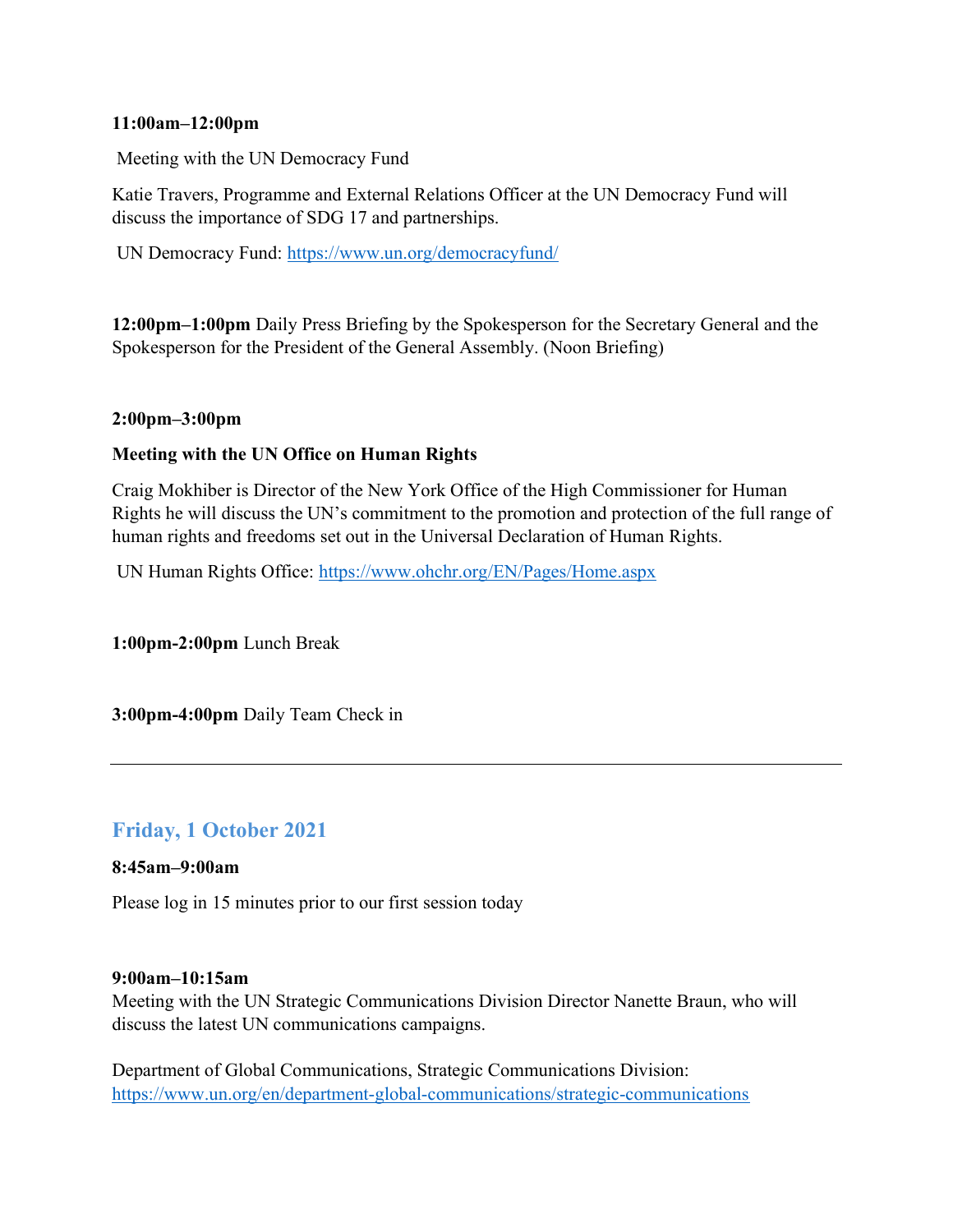#### 12:00pm–1:00pm

Daily Press Briefing by the Spokesperson for the Secretary General and the Spokesperson for the President of the General Assembly. (Noon Briefing)

1:00pm-2:00pm Lunch Break

#### 2:00pm-3:00pm

Meeting with Robb Skinner, Deputy Director, Outreach Division, Department of Global Communications

Robb will discuss the UN's Verified Campaign. Verified was launched by the UN in response to the COVID crisis to deliver critical information and fact-based advice.

Verified: https://shareverified.com/

3:00pm-3:30pm Daily Team Check-in

# Monday, 4 October 2021

#### 9:45am–10:00am

Please log in 15 minutes prior to our first session today

#### 10:00am–11:00am

Effective Research with the UN Digital Library with Ariel Lebowitz, Librarian, Department of Global Communications.

Ariel Lebowitz, Librarian, Department of Global Communications, will give an overview of the Library services and a demonstration of the UN Digital Library to assist in the journalists' research. The Dag Hammarskjöld Library provides research and information to support the work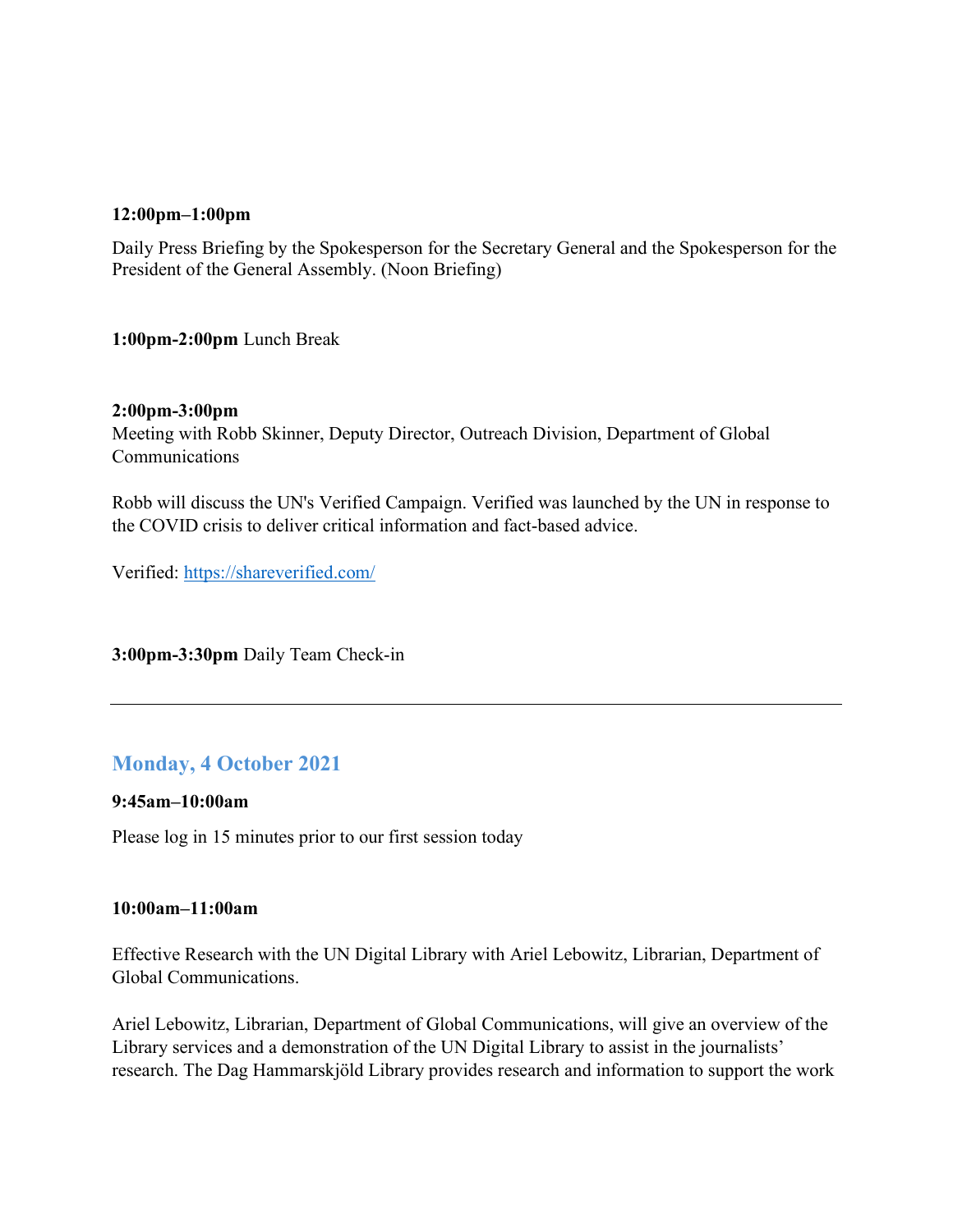of UN Member States. The Library also aids in the dissemination of UN information to a wider public audience through online services and a global depository library network.

UN Library: https://www.un.org/en/library

### 12:00pm–1:00pm

Daily Press Briefing by the Spokesperson for the Secretary General and the Spokesperson for the President of the General Assembly. (Noon Briefing)

1:00pm-2:00pm Lunch Break

### 2:00pm-3:00pm

Using the UN Yearbook Online

Lawri Moore and Vikram Sura from the UN Yearbook, Department of Global Communications, will showcase the utility of the Yearbook website, information that can be gleaned from the Yearbook collection, and live demonstrations of search and browse features.

UN Yearbook: https://unyearbook.un.org

3:00pm-3:30pm Daily Team Check in

# Tuesday, 5 October 2021

### 9:45am–10:00am

Please log in 15 minutes prior to our first session today

#### 10:15am–11:15am

Meeting with USG Fleming

Melissa Fleming, Under-Secretary-General for Global Communications, will discuss the communications priorities and campaigns at the UN.

UN Global Communications: https://www.un.org/en/department-global-communications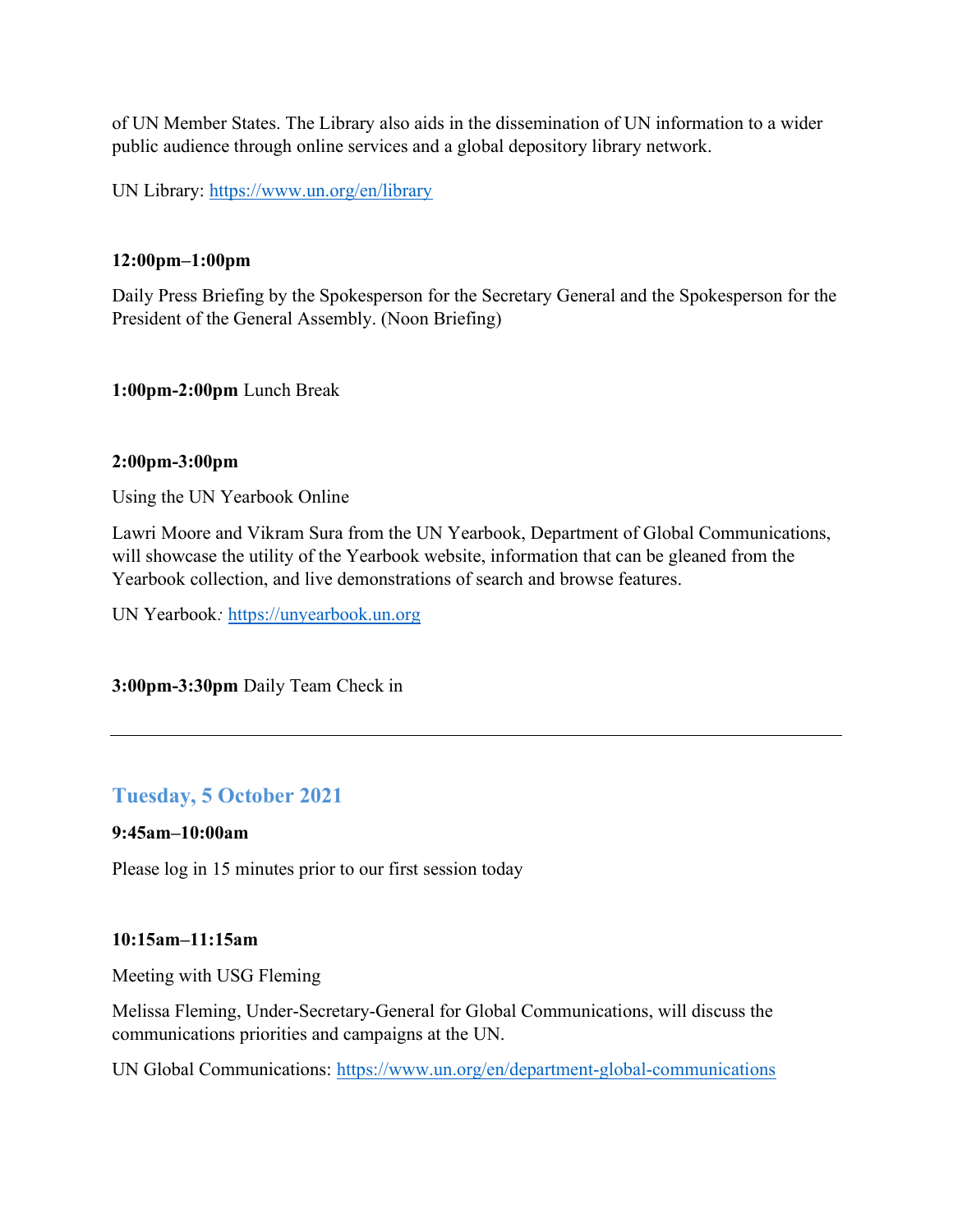### 11:30am–12:30pm

Meeting with Human Rights Council

Rolando Gómez, Media Officer, Human Rights Council, Office of the UN High Commissioner for Human Rights will speak on the work of the Council and human rights globally.

# 12:00pm–1:00pm

Daily Press Briefing by the Spokesperson for the Secretary General and the Spokesperson for the President of the General Assembly. (Noon Briefing)

# 1:30pm-2:20pm

Meeting with the UN Deputy Secretary-General

Ms. Amina J. Mohammed, Deputy Secretary-General of the United Nations and Chair of the United Nations Sustainable Development Group will brief the fellows.

3:30pm-4:00pm Daily Team Check in

# \*\*Separate Meetings for languages with NMD producers:

12:30- 1 pm: UN News Russian: Nargiz Shekinskaya

1pm-1:30: UN News English: Matthew Wells

2:30 pm- 3 pm: UN News Spanish: Antonio Lafuente

3 pm- 3:30 pm: UN News Arabic: May Yaacoub

3:30 pm – 4pm: UN News French: Cristina Silveiro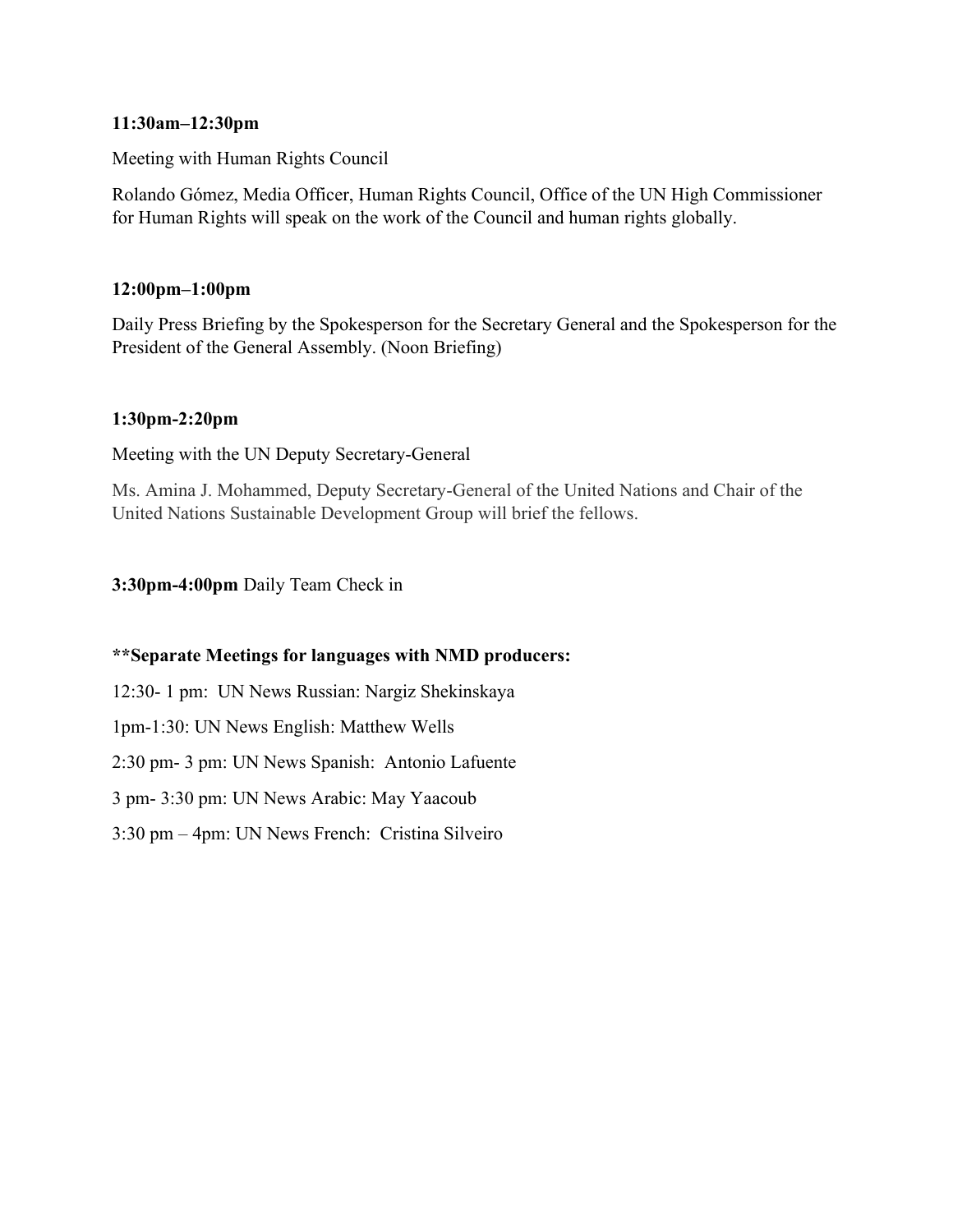# Wednesday, 6 October 2021

### 10:45am–11am

Please log in 15 minutes prior to our first session today

### 11:00am–12:00pm

Meeting with NYC Mayor's Office

Meeting with Penny Abeywardena who is New York City's Commissioner for International Affairs.

12:00pm–1:00pm Daily Press Briefing by the Spokesperson for the Secretary General and the Spokesperson for the President of the General Assembly. (Noon Briefing)

1:00pm-2:00pm Lunch Break

# 2:00pm-3:00pm

The UN's Social Media Strategy

Gisel Ducatenzeiler, Associate Social Media Officer, will discuss her work on promoting the UN's activities and campaign through social outlets.

3:00pm-4:00pm Checking in with UNCA Correspondents and DAG Fellows

# Thursday, 7 October 2021

#### 8:45am-9:00am

Please log in 15 minutes prior to our first session today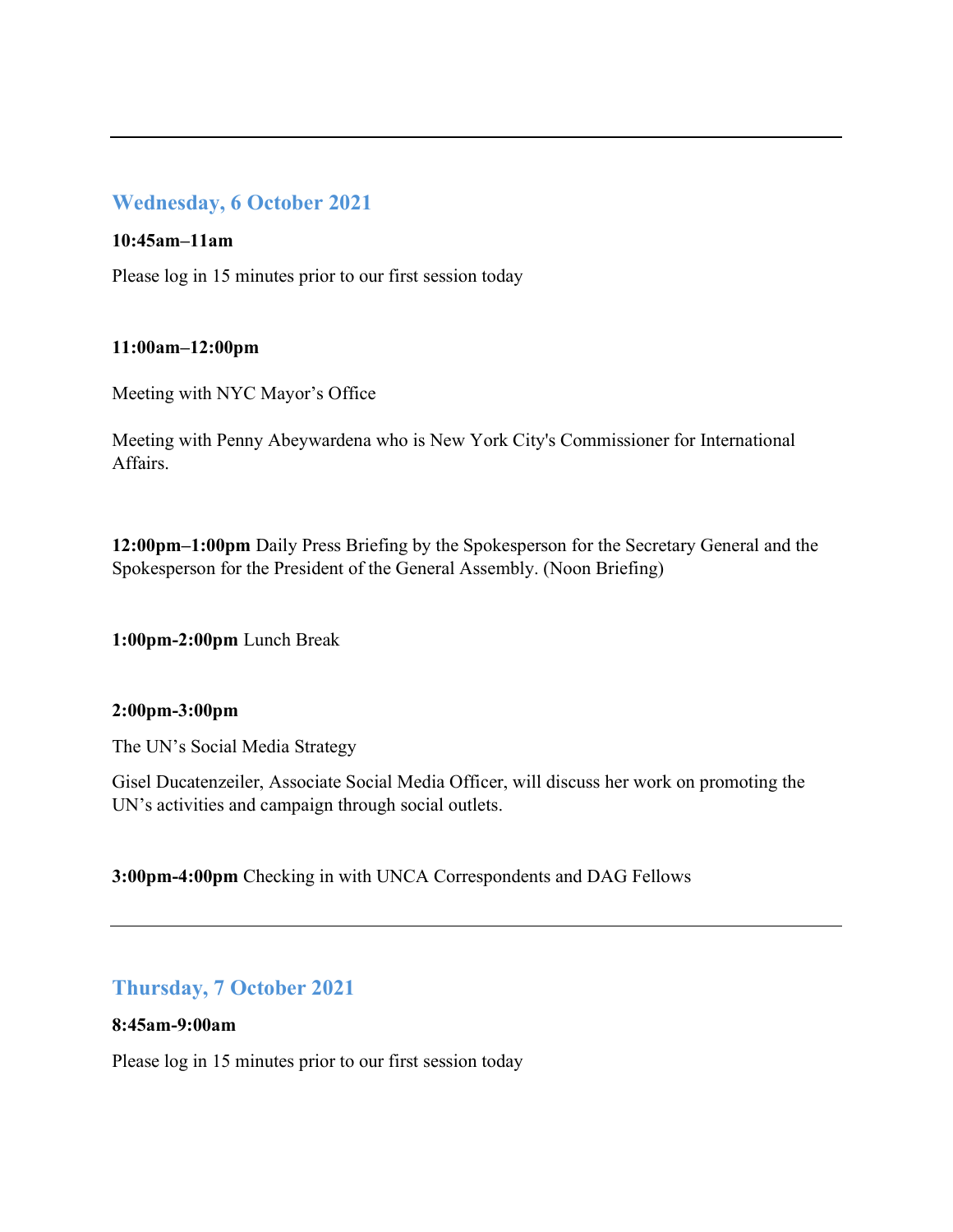#### 9:00am-11:00am

Digital Security Training: Harlo Holmes and Olivia Martin, Freedom of the Press Foundation  $(part 1)$ 

Freedom of the Press Foundation will provide a hands-on workshop on best practices for journalists to safely communicate online. This is the first part of a two-part training.

#### 11:00–12:00pm

Connecting with the UN at Home

Janos Tisovszky, Director of United Nations Information Service, will brief on how to stay connected to the UN in your home countries. Janos liaises with UN Information Centres around the world.

UN Information Centre (UNIC): https://unic.un.org/

12:00pm–1:00pm Daily Press Briefing by the Spokesperson for the Secretary General and the Spokesperson for the President of the General Assembly. (Noon Briefing)

# 1:00pm-2:00pm

Meeting with UN News

Briefing on the UN News and Media Division's resources for journalists with Ms. Mita Hosali, Deputy Director of the News and Content Branch.

#### 2:00pm-3:00pm

Meeting with UN Women

Laura Turquet, UN Women Policy Advisor and Deputy Chief of Research and Data will focus on the recently released UN Women's Feminist Plan for Sustainability and Social Justice, the only global roadmap with concrete solutions to address the major gendered crises of our time that have been brought to the fore by COVID-19: on livelihoods, care, and the environment.

3:00pm-3:30pm Daily Team Check in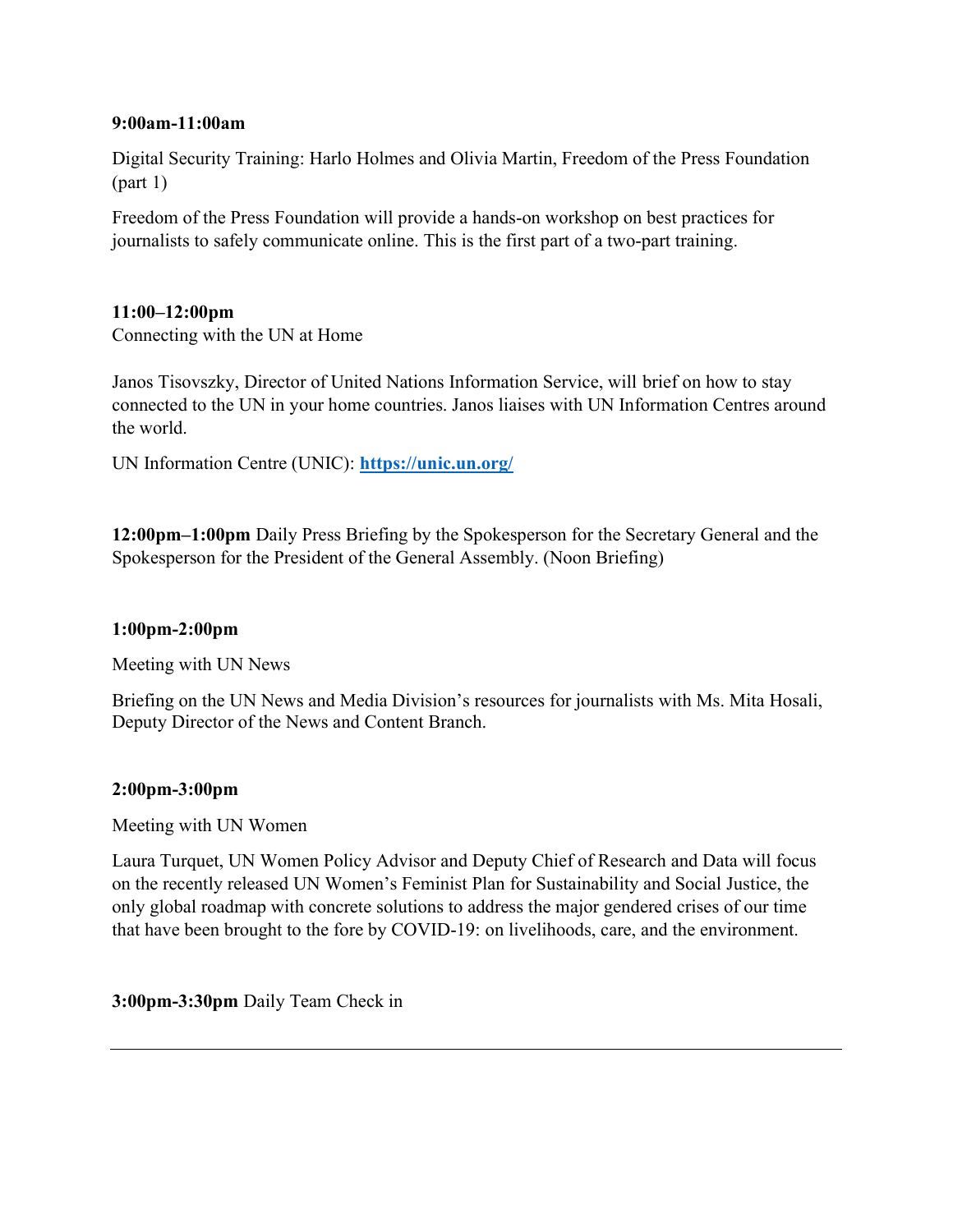# Friday, 8 October 2021

### 8:45–9:00am

Please log in 15 minutes prior to our first session today

### 9:00am-11:00am

Digital Security Training: Harlo Holmes and Olivia Martin, Freedom of the Press Foundation (part 2)

Freedom of the Press Foundation will provide a hands-on workshop on best practices for journalists to safely communicate online. This is the second part of a two-part training.

12:00pm–2:00pm RAF Forum

RAF Fellows will present their work over the past three weeks.

12:00pm–1:00pm Daily Press Briefing by the Spokesperson for the Secretary General and the Spokesperson for the President of the General Assembly. (Noon Briefing)

# Friday, 15 October 2021

#### 10:00am-10:15am

Meeting with the Secretary-General

Secretary-General António Guterres will speak to the fellows on the UN's key messages and the role of young people and journalists.

Secretary-General: https://www.un.org/sg/en

# Monday, 22 November 2021

#### 8:30am-11:00am

Meeting with the President of the General Assembly